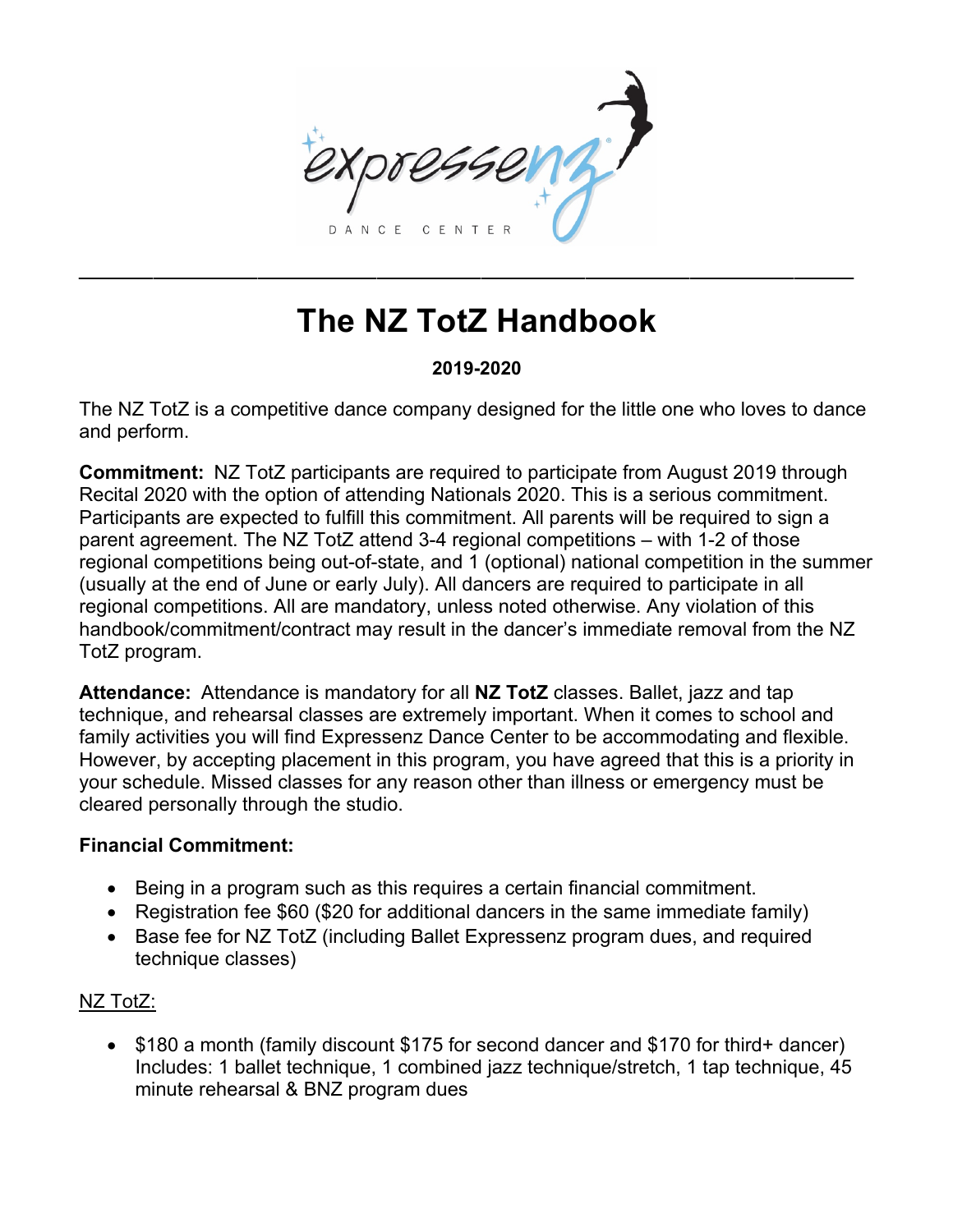**All additional ballet technique, tumbling, jazz technique classes cost \$37.00 per class each month, as well as any other additional class added which is not on your schedule.**

**Technique Privates:** Lessons cost \$40.00 a ½ hour.

Payment for classes is due on the first of every month. **Any payment for classes made after the 7th will be assessed a late charge of \$15.00.** 

**Competition Fees:** Fees associated with each competition are based upon prices set by the competition itself. These generally run around \$50-\$65 per person per routine. Fees for competitions are due to the studio by the due date indicated on the invoice. In most instances this is at least 45 days prior to/in advance of each competition. **Missing an assigned due date will result in a \$15 late fee.** Please note that there will be a \$3.00 administrative processing fee placed on each entry for competition. An additional \$10 convention fee, and additional \$10 Nationals fee will apply on all convention and Nationals invoices (if a dancer participates). NO STUDENT WILL BE ALLOWED TO COMPETE IF FEES ARE NOT PAID.

**Make-Up and Costumes:** Specific make-up is required for NZ TotZ, and will also need to be purchased by you. Everyone is required to purchase the same eye shadow, blush, lipstick, and lip liner. A separate costume will be chosen for each routine that a dancer is selected. By accepting placement in this program, you agree to purchase and wear the costumes designed by the director or choreographer. We usually try to keep the cost between \$100-\$200ish a piece for a custom-made costume. (These numbers do not include sales tax.) Dancer will not receive costume until paid in full. **Missing an assigned due date will result in a \$15 late fee.**

Both Ballet Expressenz Nutcracker as well as Recital performances sometimes require the cost of a separate Leotard costume and/or costume (est. price range \$25-\$75 before sales tax).

Please note the costume deposit schedule:

• NZ TotZ - \$75.00 per costume per routine due in September (date TBD)

#### **Missing an assigned due date will result in a \$15 late fee. This includes all fees & invoices.**

PLEASE NOTE that these are costume *deposits*. The additional cost per costume will be billed at a later date. If a NZ TotZ member violates this handbook/ commitment/ contract and quits or is dismissed from the NZ TotZ program for any reason, there will be NO refunds on any costume deposits and/or costume amounts paid. Expressenz Dance Center owns the costumes and also maintains the right to keep any partial or completed costumes.

### **Every dancer is required to have each and every piece of their costume when attending competitions.**

**Nutcracker Participation fee:** All NZ TotZ members are required to pay the fee when due (est. \$65-\$75)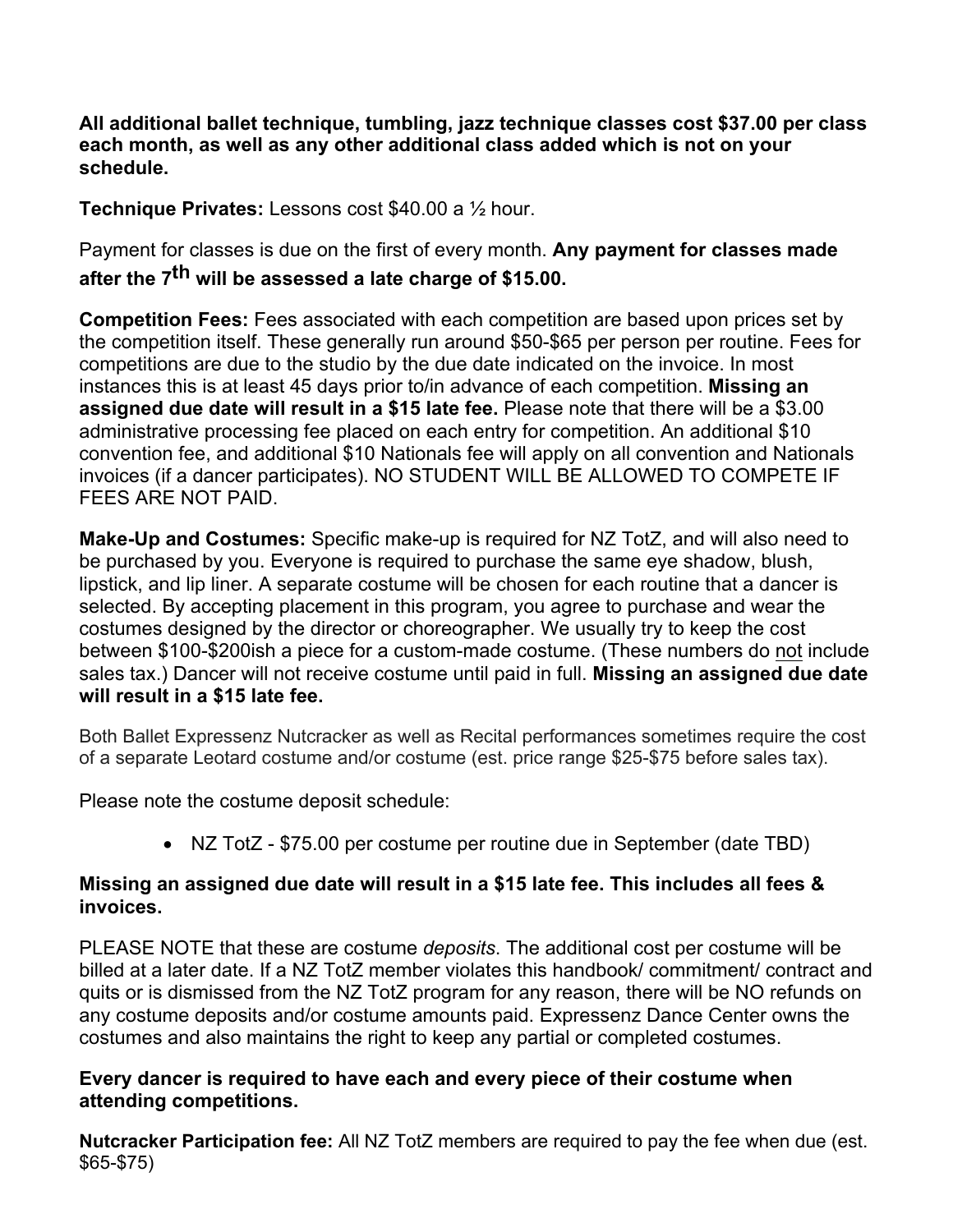**Recital Participation fee:** All NZ TotZ members are required to pay the fee when due (est. \$60- \$75)

**Tights:** All dancers are required to purchase their tights through the studio for Nutcracker and competition.

**The Competition Experience:** It is important to understand that the "competition" aspect of being a member of The NZ TotZ should be considered a "performance" opportunity. Competition results are strictly a subjective opinion, and your child's growth should not be completely gauged by their scores or achievements at competitions. It is important to keep your competition experience positive and most importantly, be proud of the growth and development that takes place within your child. We do not foster competition within our Company and NZ TotZ, and all we ask from our students is that each child works to their full capacity. We understand that each child is a gift to us, and each is uniquely different.

**Extra Practices:** On occasion a teacher may find it important to add additional rehearsals before a competition. We make every effort to give enough notice so families are able to coordinate their schedules. These practices do not cost extra money. They usually take place on Friday afternoons and/or on Sundays. Remember these are to benefit the dancers. We all want them to be comfortable and to dance their best. Sometimes due to weather cancellations or other issues a routine just needs some extra time.

**Competitions:** The competition schedule for the 2019-2020 season will be announced in August. All dancers are required to participate in all regional competitions. Regional competitions will take place both locally and with 1-2 out-of-state regionals competitions. Every effort is made to select competitions that will provide our dancers and their families with the best experience possible. Any cash prize awarded at a competition will go to the studio. Any issue or disgruntlement with a competition or convention needs to be brought to the attention of Karla Curatolo. Parents/family members are not allowed to contact or complain to the competition or convention staff or management.

Expressenz Dance Center approaches competition with a few things in mind:

- Learn to work on a team and build confidence.
- Fun Family Activity- Expressenz wants to attend competitions that are fun for the whole family. Students learn team-building skills, performing arts skills, and develop self-confidence that will last a lifetime. Having fun is the number one priority for this program.

**Optional National Competition:** Nationals always take place out of the state and is optional for NZ TotZ members. Families are responsible for their transportation and hotel. The studio will try to give recommendations and guidance regarding lodging if needed. Nationals are typically from 4 to 7 days (depending on the nationals we are attending). Dancers need to arrive some time the day before they begin and leave the day after the final day. Some families choose to room and/or carpool together to save money. Nationals is a fun activity for the whole family and a great way to conclude a fabulous season! It is a great opportunity to meet and watch dancers from throughout the United States. Karla will announce the national's location for the new dance season in August.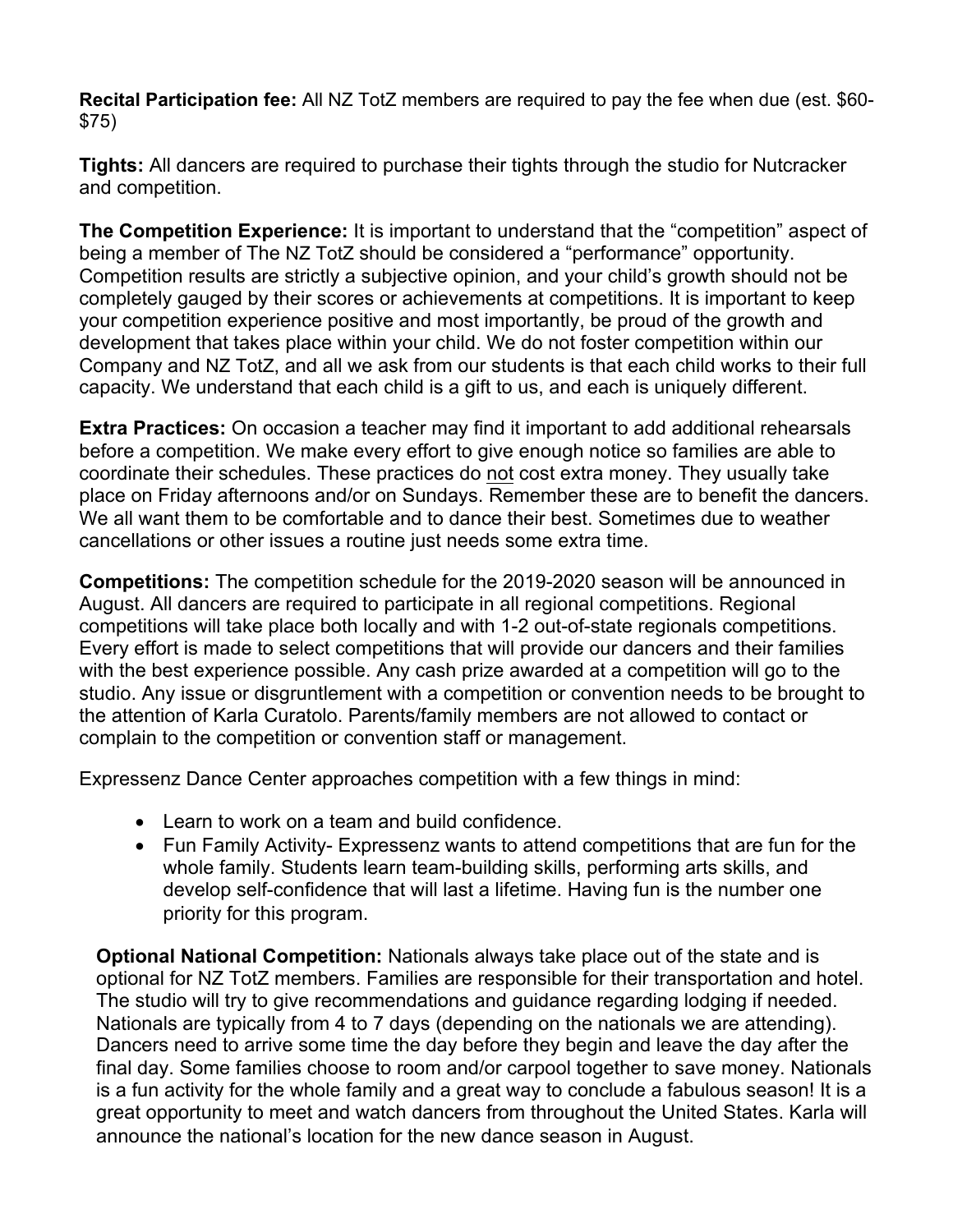**Nutcracker:** NZ TotZ members are required to participate in our annual Nutcracker in December 2019. The dancers will have mandatory rehearsals that meet on Sunday afternoons that will begin in September and last through December. Only in the event of a family emergency, or cleared absence through the studio, will students be allowed to miss the Nutcracker performances and/or dress rehearsals.

**Spring Showcase:** The NZ TotZ members are required to participate in the 2019-2020 Spring Showcase. This means that NZ TotZ routines will be placed throughout the day in the shows. Only in the event of a family emergency will students be allowed to miss the Spring Showcase performances and/or dress rehearsals.

**Parent Roles:** Expressenz Dance Center is a drama free zone! Parents are expected to be supportive, respectful, and courteous to all team members and their families at all times. This studio will not tolerate rudeness, jealousy, resentment, or disrespect to another team member, their family, a teacher, nor the director. It makes no difference to this studio how good your child is or who you are...you are not permitted to bring any negativity whatsoever into this facility, which is full of fabulous families and kids.

Your role is the following:

- Lift up and support all of our children
- Teach your child to be happy for others
- Give a hand to those who may be behind or struggling
- Stand firmly behind the teaching staff
- Work with the teaching staff, showing your child that you are behind their coaches

**End Notes:** We are very excited to be offering this program to our little ones who love to dance and perform. This program will highlight those who want a committed program above that of pre-company and/or recreational classes. NZ TotZ is a great stepping stone into competition dance and the commitment it requires. We cannot wait to see our NZ TotZ shine on stage.